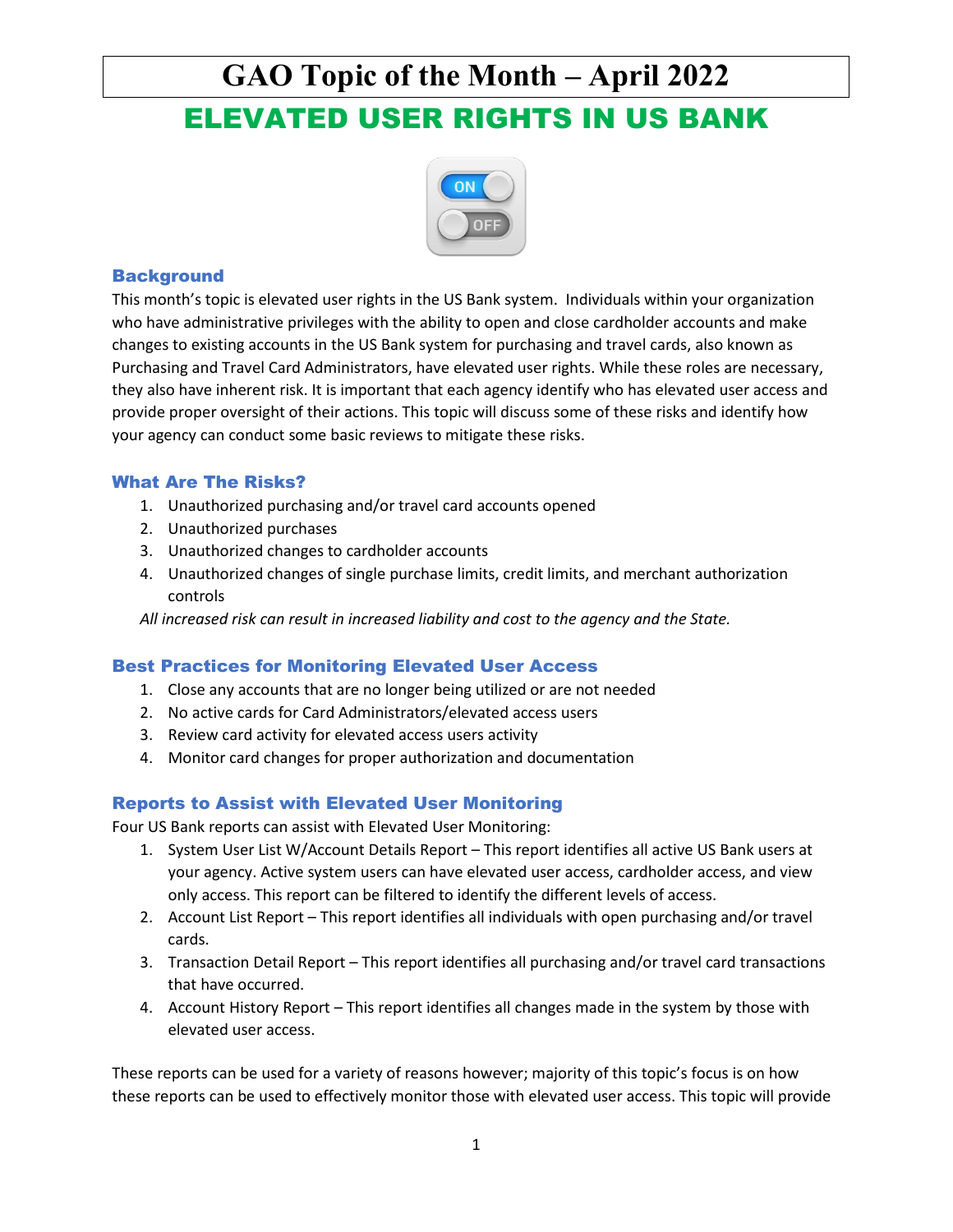some basic information about how to identify and monitor all levels of access at your agency, including how to utilize these reports to provide sufficient oversight of those with elevated user access. Additional steps may be necessary to monitor all cardholders and the related activity.

### Identifying Employees with Active User Status in US Bank

The first step to monitor elevated user rights is to run a report to identify all those with an active user status in the US Bank system. Using this report an agency can identify and verify all active system users. Active system users include individuals with cardholder access, view only access, and elevated user access. If a user has left your agency, moved to another unit or position, has different responsibilities, or may no longer need access, their access should be removed as soon as possible. It is possible that a user who should not have access is still active. A best practice is to generate the System User List report on a regular basis (for both purchasing and travel cards, 1425 or 7129 and 3046 respectively) and verify that all users with an "active" user status in US Bank are in fact still current employees and should have active system access. Leaving unneeded accounts active, invites the possibility, that the account could be used for unauthorized activity or charges that could result in the need to address fraud or employee misuse, which will require much more time, effort, and cost.

US Bank has pre-built reports in their system that can be utilized by Card Administrators or View Only Access Users (see Access Roles in US Bank TOM) to identify access levels of all system users. In the US Bank system, follow these steps:

- 1. Click on Reporting, then Administration.
- 2. Under the User Management section, select "System User List w/Account Details."
- 3. Under User Status, select "Active."
- 4. Leave Entitlement Group at the default of "All."
- 5. Leave Account Information at the default of "All."
- 6. Leave Sort Report By: Processing Hierarchy, Account Number, User ID, and No Sort at the defaults of "Ascending Order."
- 7. Select "Excel" under Output Type.
- 8. Under the Group Report By (Processing Hierarchy Position) section enter Bank "1425" or "7129" for purchasing cards; or "3046" for travel cards.
- 9. Click "Run Report." See the example below: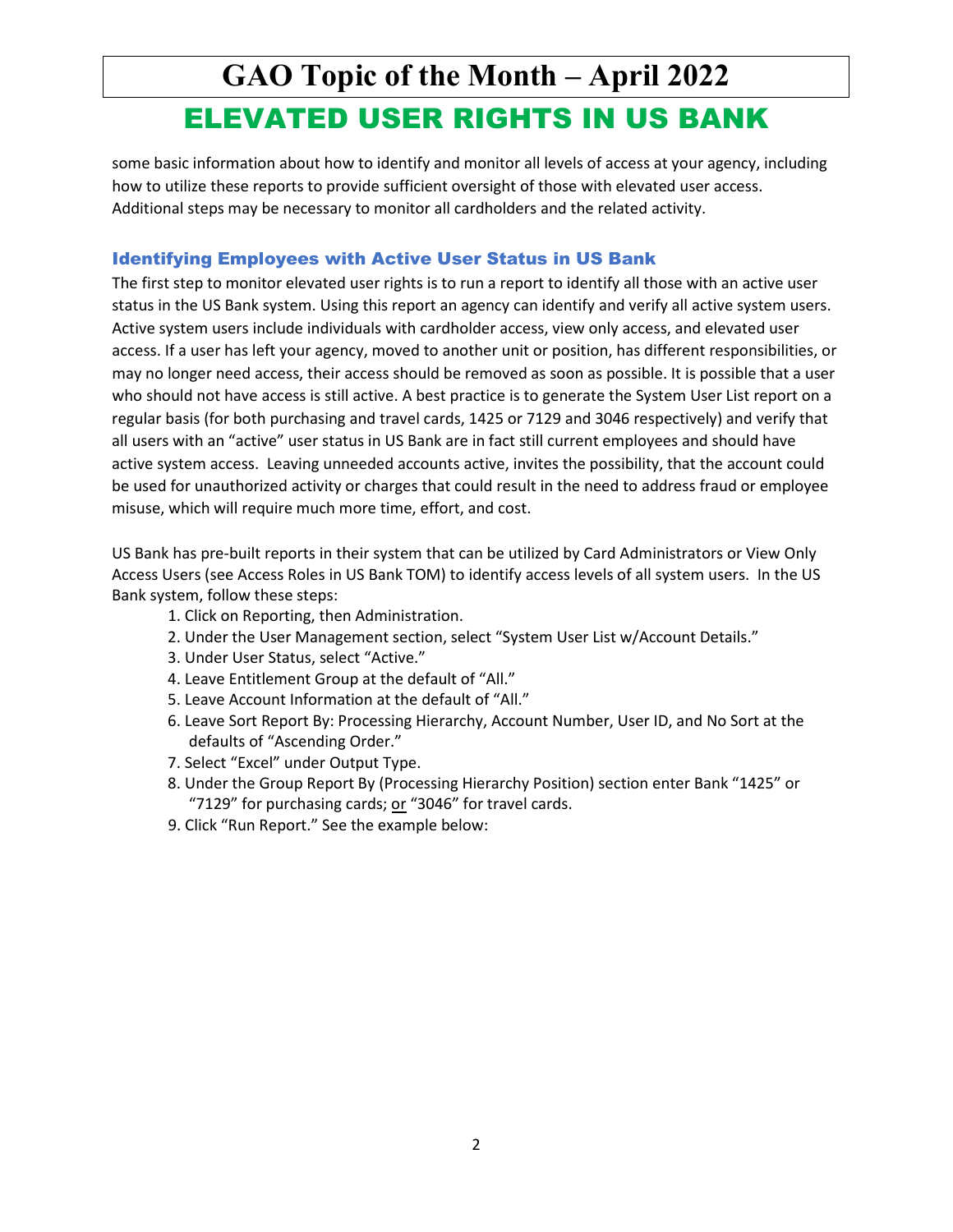# **GAO Topic of the Month – April 2022**

## ELEVATED USER RIGHTS IN US BANK

#### **Users Included**

C

User ID(s): To limit the results from the default of "all," enter a value. Separate multiple IDs by a comma and no spaces.

È. L.

|                                                           |                                                           |                                | <b>Search for User(s)</b> |             |
|-----------------------------------------------------------|-----------------------------------------------------------|--------------------------------|---------------------------|-------------|
| <b>User Status:</b>                                       |                                                           |                                |                           |             |
| $\Box$ All                                                |                                                           |                                |                           |             |
| Active                                                    |                                                           |                                |                           |             |
| <b>Admin Locked</b>                                       |                                                           |                                |                           |             |
| <b>Expired</b>                                            |                                                           |                                |                           |             |
| <b>Failed Self Service</b>                                |                                                           |                                |                           |             |
| <b>Password Failed</b>                                    |                                                           |                                |                           |             |
| $\Box$ To Be Removed                                      |                                                           |                                |                           |             |
| Entitlement Group(s):                                     |                                                           |                                |                           |             |
|                                                           | Note: Hold down the Ctrl key to make multiple selections. |                                |                           |             |
| All                                                       |                                                           |                                |                           |             |
| pal test client (Global)                                  |                                                           |                                |                           |             |
| testlpj (Global)                                          |                                                           |                                |                           |             |
| vvl upload (Global)<br>Acct_Prof_Only (Global)            |                                                           |                                |                           |             |
|                                                           | $\blacktriangledown$                                      | Search for Group(s)            |                           |             |
| <b>Account Information</b>                                |                                                           |                                |                           |             |
| <b>Account Status:</b>                                    |                                                           |                                |                           |             |
| Note: Hold down the Ctrl key to make multiple selections. |                                                           |                                |                           |             |
| All<br>Open                                               |                                                           |                                |                           |             |
| <b>Closed</b>                                             |                                                           |                                |                           |             |
| <b>Blank</b>                                              | v                                                         |                                |                           |             |
| <b>Sort Report By</b>                                     |                                                           |                                |                           |             |
| <b>Processing Hierarchy</b>                               | <b>Account Number</b><br>$\check{ }$                      | <b>User ID</b><br>$\checkmark$ | No Sort<br>$\check{~}$    | $\check{~}$ |
| • Ascending Order                                         | • Ascending Order                                         | • Ascending Order              | <b>O</b> Ascending Order  |             |
| ◯ Descending Order                                        | ◯ Descending Order                                        | ◯ Descending Order             | ◯ Descending Order        |             |
| <b>Report Output</b>                                      |                                                           |                                |                           |             |

Output Type: Excel  $\overline{\phantom{0}}$ 

Output Parameter Page Placement:

Selection defines the location of the Parameter Page details on the report output. End  $\sim$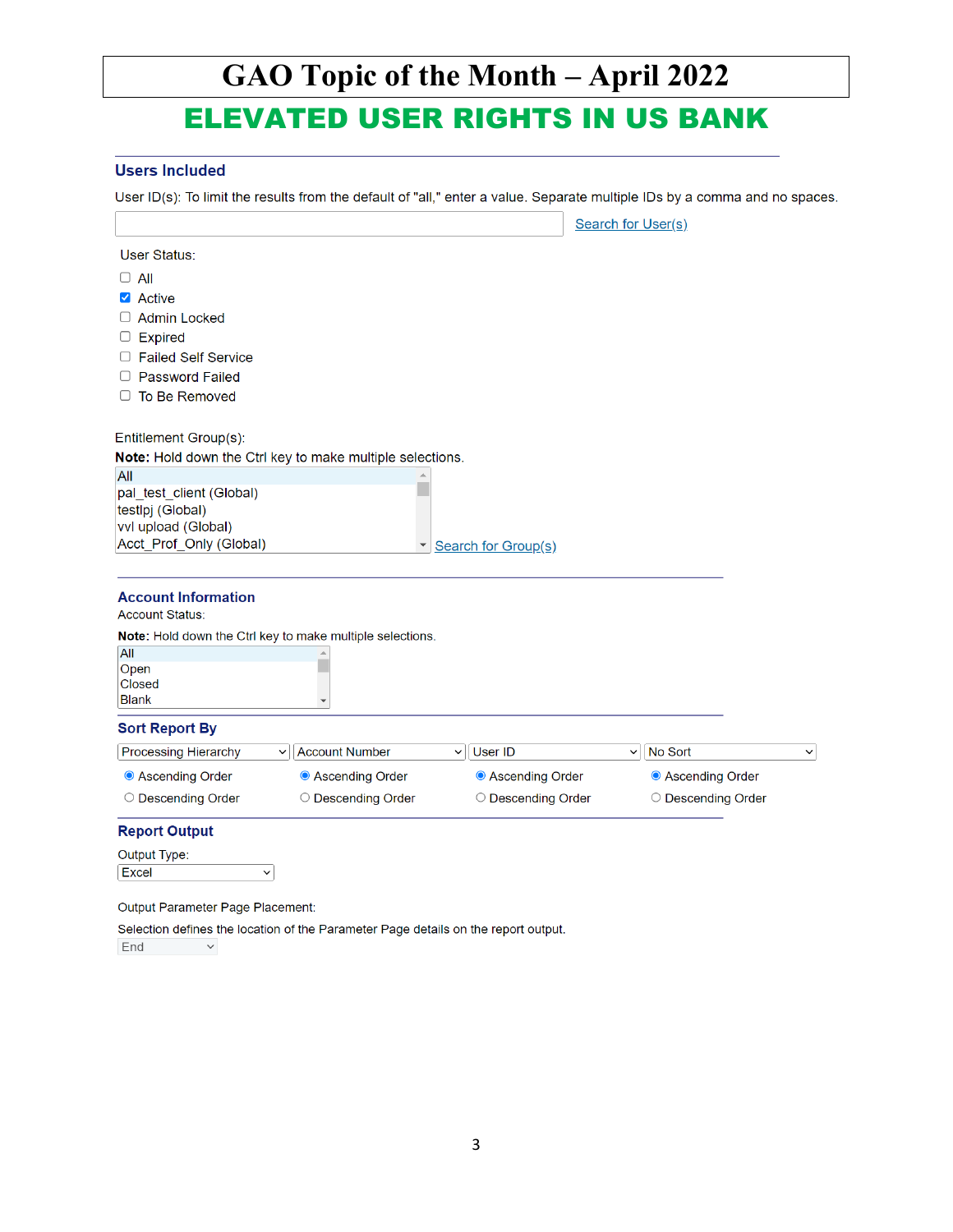| GAO Topic of the Month – April 2022<br><b>ELEVATED USER RIGHTS IN US BANK</b>                       |                                     |
|-----------------------------------------------------------------------------------------------------|-------------------------------------|
| <b>Group Report By</b>                                                                              |                                     |
| • Processing Hierarchy Position: *                                                                  |                                     |
| If selected, a processing hierarchy position is required.                                           |                                     |
| Bank:<br>Company:<br>Division:<br>Department:<br>Agent:                                             |                                     |
| 1425                                                                                                | Search for Position or Add Multiple |
| Account Number(s):*<br>◯                                                                            |                                     |
| If selected, at least one account is required. Separate multiple accounts by a comma and no spaces. |                                     |
|                                                                                                     | <b>Search for Accounts</b>          |

The report generated will identify all users with active user rights as denoted by the bank code.

#### Filter Active User Status to Identify Employees with Elevated User Access

The next step is to identify and review the level of access each user has in the US Bank system. The same System User List w/Account Details report can be filtered to identify those individuals who have an "elevated user status." Individuals with elevated user status have a greater inherent risk due to their ability to make administrative changes in the US Bank system.

To identify and filter for "Elevated User Access" utilize the "Entitlement Group" field, and change the filter to include only the following three entitlement groups PAF001, MAC, and USER\_SM.

Individuals with this access in US Bank are "elevated users" due to the administrative rights granted with these entitlement groups and your agency should determine if the elevated users have any open purchasing or travel cards. To reduce risk and to have good internal controls, the Administrator role should only be assigned to an individual who does not have a purchasing or travel (CTA or ETC) card. Administrators should not establish cards for themselves, and they should not have the ability to incur charges on any purchasing or travel cards where they are the Administrator.

#### Identifying Elevated Users with Open Purchasing or Travel Cards

The Account List Report lists all open purchasing and travel cards. In US Bank, select Reporting, Program Management, and Account List. Enter the following parameters:

- 1. Leave Date as defaulted "Last Maintained Date Range."
- 2. Under Account Information, Account Status, select "Open" from the dropdown.
- 3. Leave all other options as defaulted.
- 4. Under Report Output, Output type, select "Excel" from the dropdown.
- 5. Under Group Report By, Processing Hierarchy Position, enter 1425 or 7129 for purchasing cards, or 3046 for travel cards (3046 includes both central travel accounts and employee travel cards).
- 6. Leave all other options blank.
- 7. Click Run Report.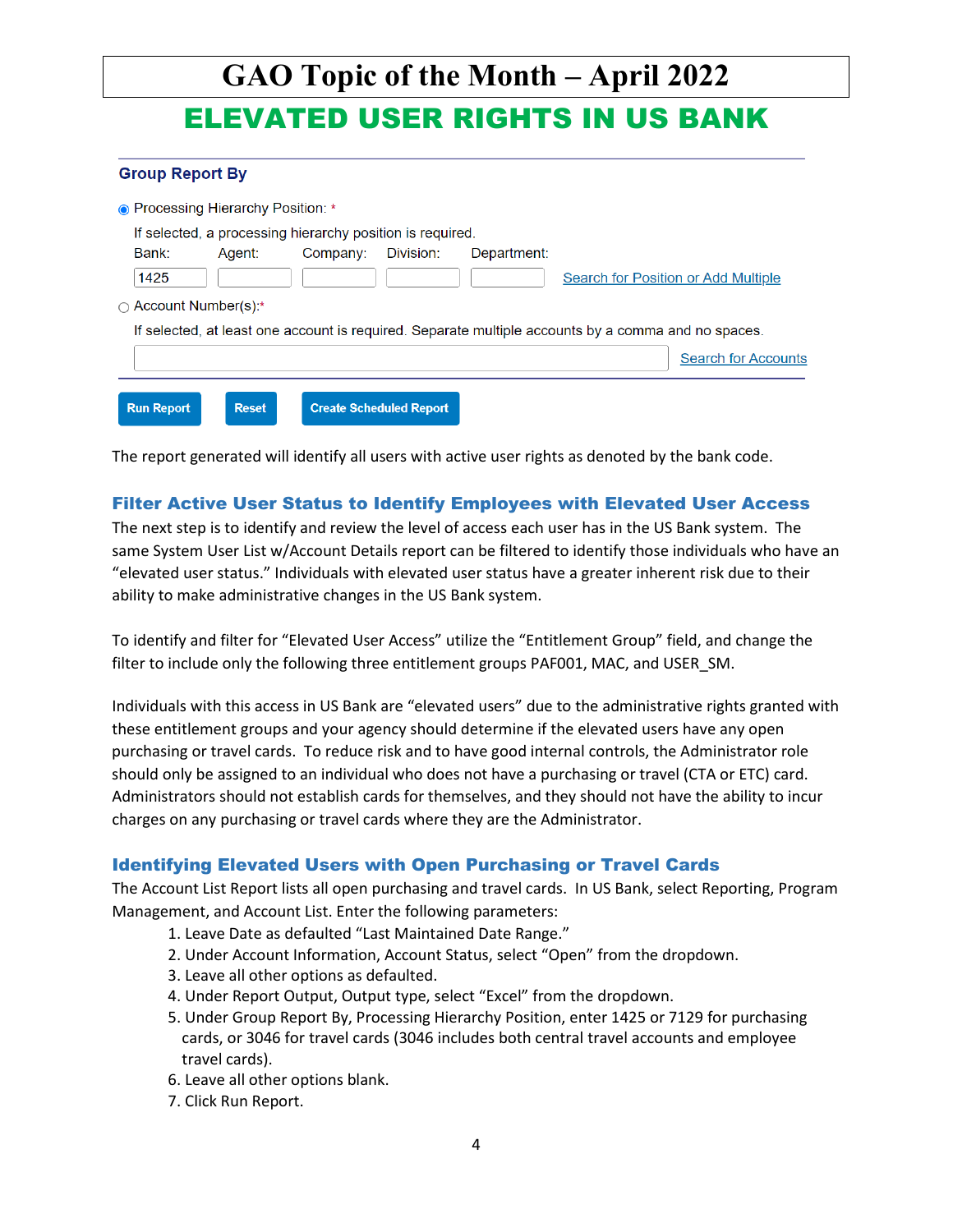This report generates a list of all individuals with open purchasing and/or travel cards. Compare this Account List Report against the filtered elevated user System User List Report to determine if any individuals with an elevated user status also have an open purchasing and/or travel card.

#### Identifying Card Transactions for Elevated Users

Because individuals with elevated user rights can change their card status (open, closed, limits, etc.), confirmation should occur that no purchasing or travel card transactions have occurred for an Administrator or an unauthorized cardholder. The Transaction Detail Report can be used to identify all purchasing and travel card transactions for all cardholders, including those with elevated user status.

To generate this report, select Reporting, Financial Management, and Transaction Detail. Specify the period being reviewed by selecting the transaction date range radio button, and enter the transaction start and end dates. Next, leave all following fields as default, specify the bank code for either purchasing cards (1425 or 7129) or travel cards (3046), and select run report. The Transaction Detail Report will identify all card transactions for the specified type of card during the specified period of review. Use this report to verify that elevated user access individuals do not have purchasing or travel card transactions, especially for a closed/inactive card account.

#### Identifying Changes for Elevated Users

The Account History Report identifies all changes made to all cardholder accounts, including changes to single purchase limits, credit limits, merchant authorizations, cardholder accounts, and any other change made in the US Bank system. A best practice is to review this report regularly to confirm that all card changes made are properly authorized and documented.

To access this report, click on Reporting, Program Management, and then under the Administration header, select "Account History – Request Status Queue." Enter the following information:

#### **Date**:

Choose Request Start Date Range Enter the Start Date and End Date for the desired period for your review.

#### **Account History Information**:

Request Category: Select All Request Status: Select Complete Account Request Started By: Leave Blank Update Method: Select ALL

**Sort Report By: Leave as default (Ascending Order)** 

**Report Output**: Output type: Select Excel from the dropdown Excel Option: